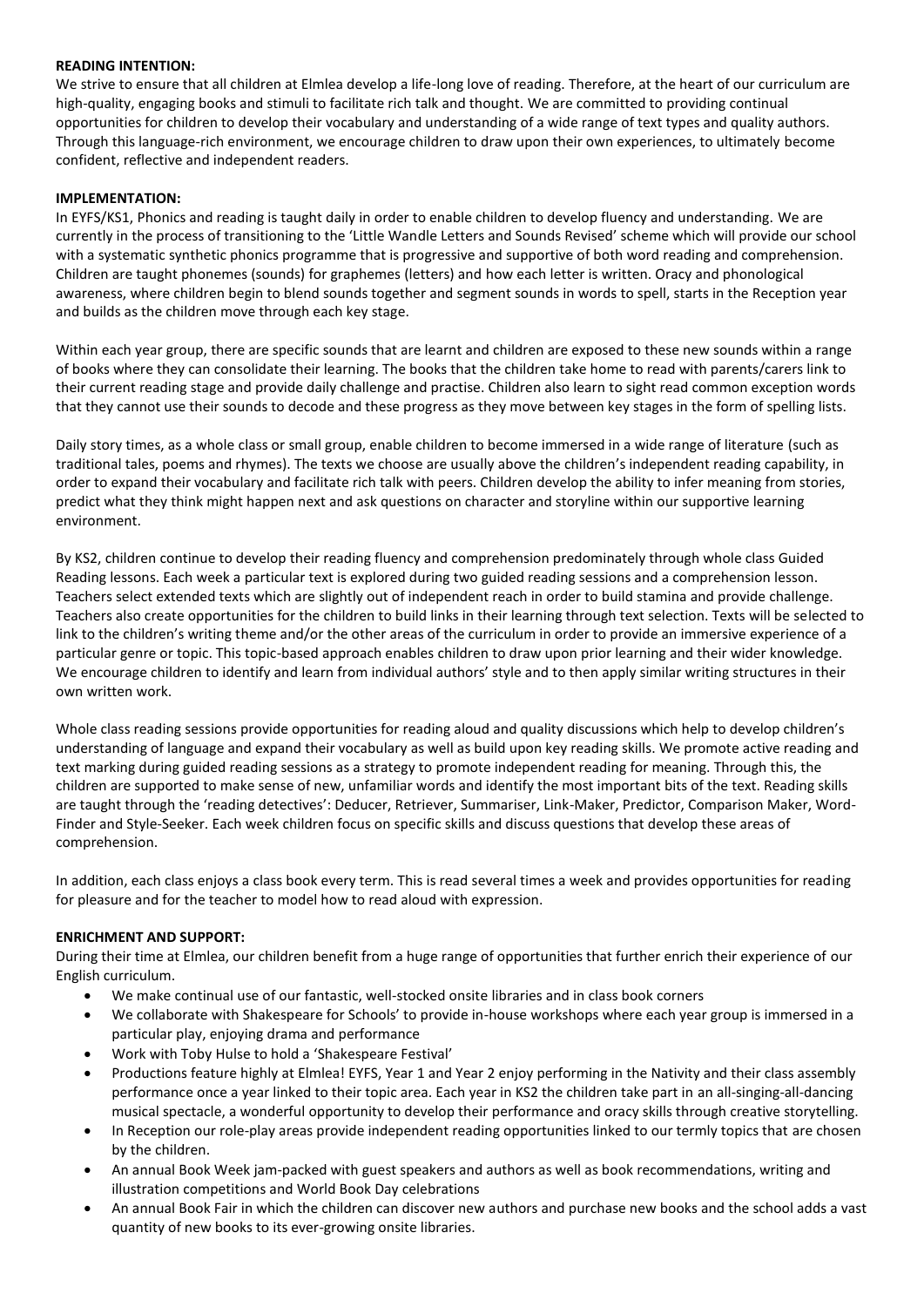• Regular teacher book reviews and suggestions.

### **Impact**

Our children have a positive attitude towards reading and are able to make ambitious and achievable book choices to facilitate reading for pleasure. By the time our children leave Elmea, they have experienced a broad, diverse range of literature, supplementing their appreciation of the world around them and have embedded the comprehension skills to enable a deep engagement in a text. We trust this provides our children with the greatest opportunity to enjoy a life-long love of reading.

### **WRITING INTENTION:**

At Elmlea, we want all children to be passionate about writing and appreciate the power of their words. Through our culture of reading, we foster a language-rich environment where children are eager to express themselves effectively in both the spoken and written word. Our progressive and creative English curriculum enables children to become skilful and confident writers who are eager to express themselves effectively.

#### **IMPLEMENTATION:**

Our largely story-based curriculum ignites our children's creativity and provides the inspiration for a range of written and spoken outcomes over the course of every year. Units always begin with an exciting 'hook' be it a glimpse of the story, a thoughtprovoking illustration or meaningful experience such as a workshop or trip.

From mark-making at the beginning of their Reception year to writing simple sentences to writing narratives and beyond, children build the skills they need to become successful writers. Alongside our Phonics teaching, children learn to write letters linked to sounds, spell phonetically and confidently whilst writing sentences and develop their own writing style linked to our termly topics. Opportunities for writing across a variety of genres is a key feature of our English curriculum at Elmlea and develops as children progress through key stages.

Following the exciting writing 'hook', children then explore the text genre and work together to identify its features. These features we call 'tools' which form the 'toolkit' of what's needed to write successfully in a particular genre. It allows the teaching of key grammatical skills to be woven purposefully into the curriculum, equipping children with the confidence to write independently and successfully.

A typical writing cycle involves planning, drafting, editing and improving, and publishing or sharing of their work. Teacher feedback forms a significant part of the writing journey and enables children to independently improve and adapt their writing.

Whether it's holding an in-class climate summit, submitting an explanation text to Spin Science magazine, or simply sharing their suspenseful story writing with their buddy in another class, here are some examples of our beautiful, purposeful and successful outcomes:

Each term, children complete a fully independent write, an opportunity to show off what they have learnt over the course of the unit. These outcomes are published into special Writing Progress books which stay with the children over their time at Elmlea. They inform teacher judgements, enabling best support and 'next steps' to move the children's writing forward. Children take huge pleasure in the process and love to see their writing progress.

We promote high standards of presentation and alongside writing lessons, children also have a weekly handwriting lesson to develop a neat and efficient handwriting style. 

### **Spelling, Punctuation and Grammar:**

Spelling is taught through discrete weekly lessons which follow a progressive series of spelling patterns and is assessed through weekly and termly (NFER) spelling tests.  Children are provided with personalised weekly spelling lists to ensure that they are consistently challenged and are offered a range of tools and time each day in which to learn and practice their spellings and the meanings of words they have been given.  Vocabulary and spelling are a central focus of feedback across the curriculum, and lists of key topic vocabulary are displayed and utilised in all classrooms.  Spelling is also celebrated across the school with an annual Spelling Bee, which takes place in class as spelling games and tasks in KS1 and as a Spelling Bee competition in year groups in Key Stage 2.  Grammar and punctuation are also taught both through discrete lessons, and as part of students' regular writing lessons.  For more information about our spelling programme, and examples of word lists and spelling tools that we use, please have a look at the documents in the links below: 

### **Enrichment and Support:**

- Visiting theatres and shows (e.g. Shakespeare)
- Poetry recitals in assemblies
- In Reception our role-play areas provide independent writing opportunities linked to our termly topics that are chosen by the children.